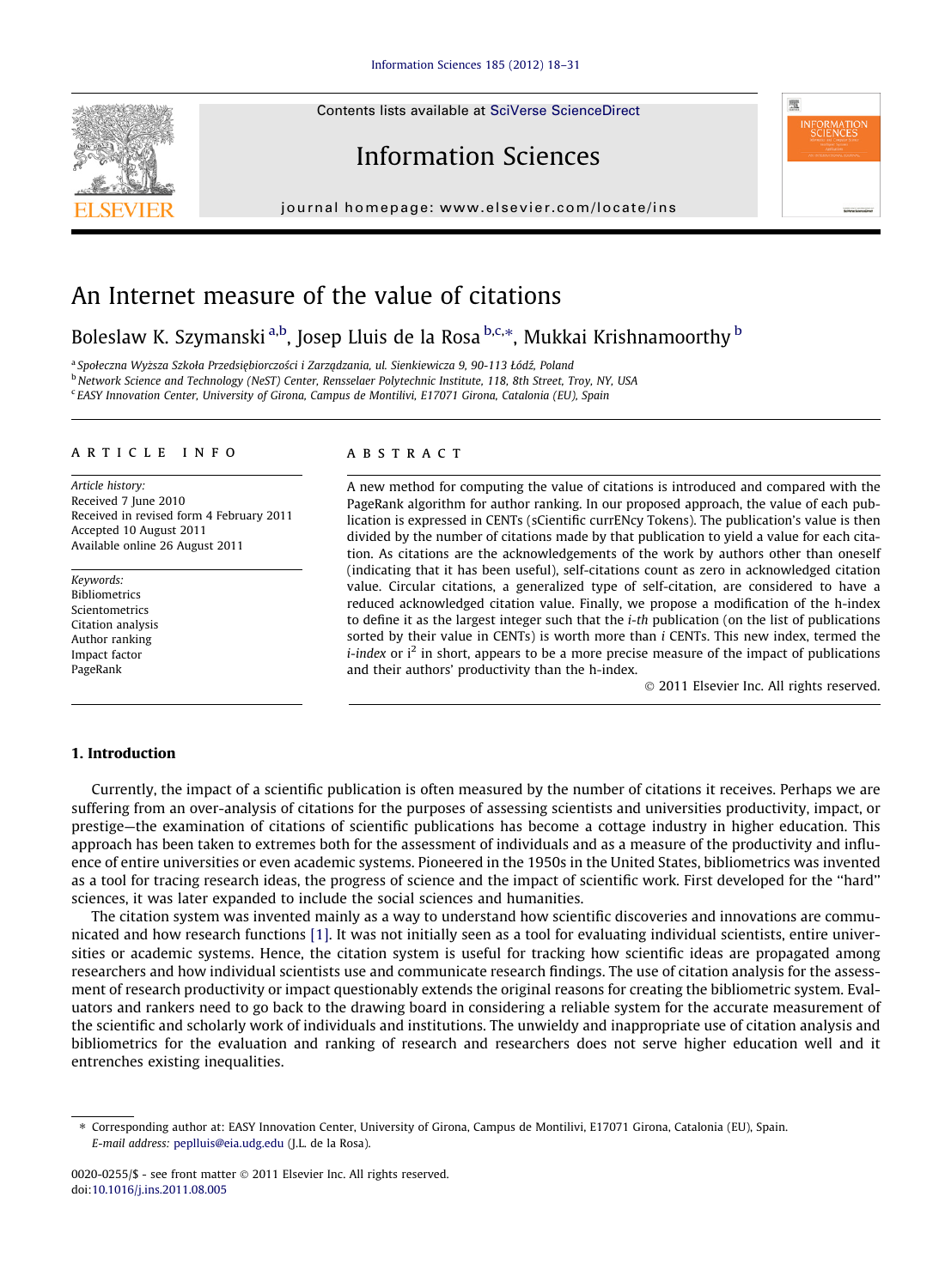More recently, a new index based on citations, the h-index, has been proposed as an indicator of overall productivity and impact of the published work of a researcher [\[15\].](#page--1-0) The h-index of a researcher is the largest integer h such that at least h publications by this researcher have no less than h citations each. For example, an author with an h-index of 20 must have at most 20 publications with 21 or more citations and at least 20 publications with 20 citations each.<sup>1</sup> This index can easily be determined from the ''times cited'' in the Thomson ISI Web of Science or Google Scholar and it provides a metric for the author's productivity in terms of citations.

The h-index focuses more on measuring productivity than on measuring the impact and influence of the dissemination of a publication. However, some h-index variations attempt to capture the latter  $[4,5]$ . Measuring *impact* by the number of *new* authors who cite a publication appears to be a more accurate measure than measuring it by the h-index because it reflects the utility of an author's work to various individuals rather than only the same people. Thus, any type of direct or indirect selfcitations should be discounted to a certain degree. Moreover, if impact signifies the importance of knowledge dissemination in publications citing the given publication, then citing a publication with a greater impact should in turn endow a higher impact to the cited publication.

In this work, we propose a new approach for measuring the impact of publications and compare it with an author ranking computed using the PageRank algorithm [\[17\]](#page--1-0). To the best of our knowledge, PageRank was originally inspired by the scientific bibliometric system (citations), but only recently has it been applied to measure the impact of journals, publications and scientists. The success of Google's method of ranking web pages has inspired numerous measures of journal impact that apply social network analysis to citation networks. Pinski and Narin [\[20\]](#page--1-0) (predating PageRank) proposed ranking journals according to their eigenvector centrality in a citation network. Extending this idea, we propose a more accurate measure of impact than those based on the h-index. Our measurement is based not on a row citation count but on the impact of the citing publications and their distance from self-citations. Section 2 provides a precise explanation of our approach, introducing scientific currency tokens as a measure of the impact of citations. Section 3 presents an algorithm for estimating this value from a network of publications and authors connected by citations. Section 4 presents an example of how many tokens would be assigned to each citation in a network of nine citations among 6 publications by four authors. Section 5 describes an application of the PageRank algorithm to the same example followed by a comparison of the values of the citations calculated by both algorithms. Section 6 describes a method to compute the citation earnings of each author when there are multiple authors for a publication and shows an example of how to apply the h-index to CENTs instead of to citations. The conclusions and prospective future work are provided in Section 7.

#### 2. CENTs – scientific currency tokens

We first describe the heuristics behind our model. We advocate measuring the value of each citation in sCientific currENcy Tokens (CENTs). The introduction of this currency was inspired by complementary currencies for the scientific communities proposed in [\[8,11,12\]](#page--1-0) and also conceptualized as tokens or measure of reputation by [\[10,18\]](#page--1-0). Scientists are assumed to hold a new scientific currency and to have rational expectations with it [\[7\]](#page--1-0). The initial value of a publication is one CENT and then each raw non-self-citation received by the publication increases its value by one CENT. The initial value of each citation in a publication, called the raw value of citation and denoted  $r_{i,j}$  when publication *i* cites publication *j*, is equal to the inverse of the total number of citations in publication *i*, denoted  $R_i$ , so  $r_{i,j} = 1/R_i$  for  $j \in [1,R_i]$ . The raw value of citation is constant and therefore not affected by future publications.

The value of each citation of a cited publication is proportional to the value of the citing publication. Hence, every citation of a publication has a value in CENTs that is computed by multiplying the value of the publication by the raw value of this citation. Both the value of the publication and the value of citation increase with each publication that cites the publication, either directly or indirectly via a chain of citations from a new publication to the original publication.

Let  $P_i$  be the value (in CENTs) of Publication i, and, as previously noted, let  $R_i$  be the number of its citations; the value  $w_{i,j}$  of citation of publication  $j$  by publication  $i$  is then:

$$
W_{ij} = P_i / R_i = P_i r_{ij} \quad \text{CENTs} \tag{1}
$$

Eq. (1) captures the notion that a high-impact publication endows its citations with high values. For example, if a publication receives 99 CENTs of citations after its publication, then its value, which includes the initial one CENT, becomes  $P_i = 100$ CENTs. If this publication cites  $R_i = 10$  other publications, then each of its citations is worth 10 CENTs.

There is a problem with Eq. (1) when all citations in the publication are self-citations. In such a case, the real value of the publication citations should be zero CENTs because there is no real external acknowledgement of the cited work. Another case of overvaluing arises when all 10 raw citations are of the work of another author who always cites back to the author of the citing publication. In other words, these two authors cite each other every time. Thus, they are in fact half self-citations, and intuitively the value of each citation should be halved. The following section shows how to eliminate any type of self-citation prior to the conversion of the raw value of a citation into its value in CENTs.

<sup>&</sup>lt;sup>1</sup> Interestingly, a researcher with 20 publications with 100 citations each and 20 publications with 19 citations each has the same h-index as a scientist with only 20 publications with 20 citations each or a researcher with 100 publications with 20 citations each.